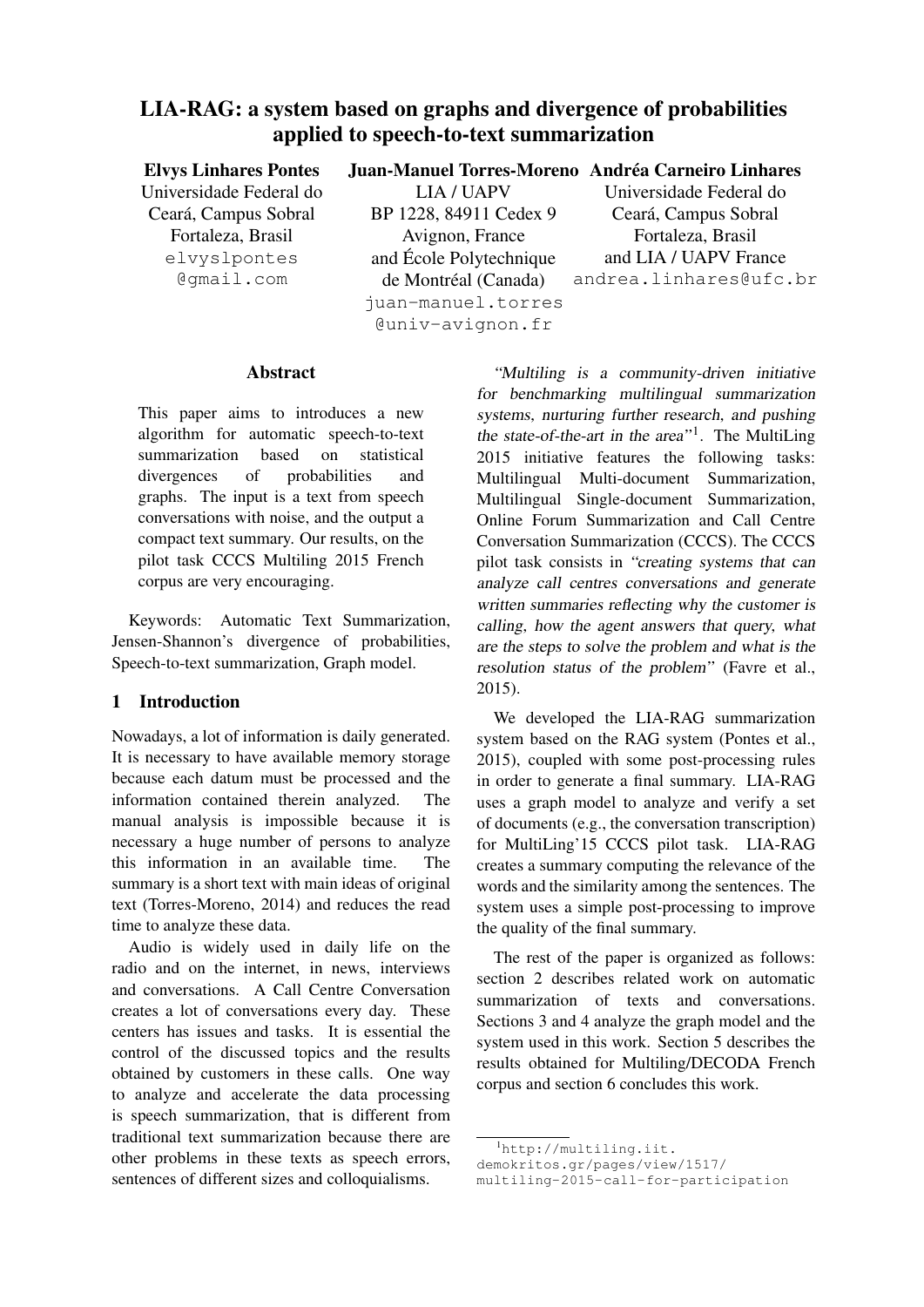## 2 Related Works

Automatic Text Summarization (ATS) aims to creates a summary containing the main ideas of a textual document (Mani and Mayburi, 1999; Mani, 2001). The summary can be an extraction or abstraction of a single document or multi-document. The extraction process identifies the most informative sentences of a document and creates a summary by assembling of these sentences (Luhn, 1958; Torres-Moreno, 2014). Extraction may be guided (by a query). In this case, the algorithm selects the most relevant information follow a particular topic. The abstraction algorithms create new (or reformulate) sentences from original texts (Seno, 2010; Seno and Nunes, 2008) and the extraction methods use the key sentences of texts (Barzilay and McKeown, 2005; Torres-Moreno, 2014).

Works about abstraction usually uses syntactic and semantic knowledge of a language to create the summary. This procedure verifies the best construction of a sentence (Barzilay et al., 1999). This type of summarization uses fusion to help the review of information. (Seno, 2010) proposed a method to fusion similar sentences in Brazilian Portuguese based on a symbolic and domain-independent approach. This method allows the fusion by union and by intersection of a document cluster. Fusion by union preserves the overall message of the cluster while fusion by intersection analyses the redundant information considered most important in the cluster. (Seno and Nunes, 2008) described how to identify common information between sentences in Brazilian Portuguese using lexical knowledge, syntactic and semantic rules of paraphrasing.

(Jorge et al., 2010) developed a summarizer system based on the CST model (Cross-document Structure Theory). The system proposed analyses redundancy and contradiction among different information sources in Brazilian Portuguese.

(Barzilay et al., 1999) developed a method to generate automatic summaries by identifying and synthesizing similar elements in a cluster of documents. This method creates the summary based on similarity between the sentences and topic. (Barzilay and McKeown, 2005) described an approach to fusion sentences through the text-to-text technique, to synthesize repeated information from multiple documents. This method uses a syntactic alignment in sentences to identify common information. After the identification step, sentences are processed and a new text is generated with the same content.

A way to calculate the similarity between sentences is to use co-occurrence of words. (He et al., 2008) proposed a fusion method using similarity metrics, co-occurrence skip-bigram and information density to evaluate sentences and to select the most relevant ones. (Hennig and Albayrak, 2010) developed a multi-document model to summarize by analyzing the co-occurrence of sentence-term and sentence-bigram using the Jensen-Shannon (JS) divergence.

Another method to obtain relevant sentences uses compression, as reported in (Pitler, 2010). Pitler uses approaches based on syntactic trees, sentences and discourse. (Filippova, 2010) describes a multi-sentence compression method using a word-based graph.

The summarization by extraction does not have the same quality as the summaries produced by abstraction because it uses surface methods based on statistical calculations to verify the sentence relevance. However, the extraction is general and do not require deep analysis of the language (Barzilay and McKeown, 2005; Pontes et al., 2014).

(Pontes et al., 2014) use Graph theory concomitant with JS divergence to create multi-document summaries by extraction. Their system describes a text model as a graph where the sentences are represented by vertices and the edges connect two similar sentences. Their approach calculates the stable set of the graph aiming creating the summary containing sentences with general information of the cluster and without redundancy. (Linhares et al., 2013) model the text as graph model and use a heuristic (greedy algorithm) to obtain the relevant sentences in the text.

The speech summarization task is more complex and it involves other problems. It is more difficult to identify utterance boundaries because it may be fragmented, contain disfluencies and also because speech recognition introduces errors. Meetings involve multi-party conversation with overlapping speakers. The language used is informal and utterances tend to be partial, fragmentary, ungrammatical and include many ellipses and pronouns. However, the speech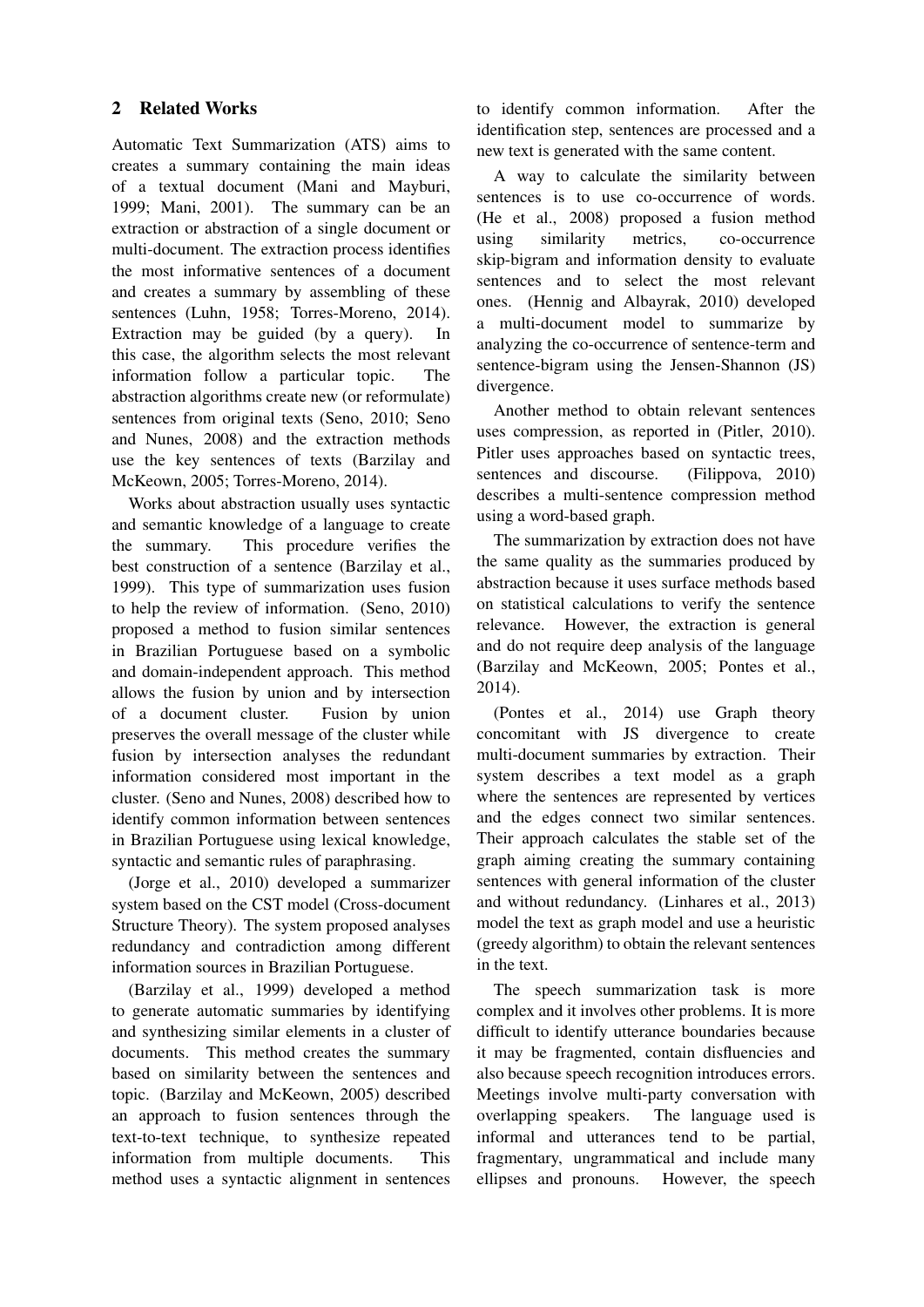signal may provides additional information that emphasizes a piece of text as prosody (Murray et al., 2005).

(Mckeown et al., 2005) described some ways to use a text summarization as a speech summarization. They described some work about summarization of broadcast news and meetings. (Murray et al., 2005) analyzed extractive summarization of multiparty meetings. They described Maximal Marginal Relevance and Latent Semantic Analysis to create the summary based on prosodic and lexical features.

## 3 Modeling the problem

This paper aims to design a system to summarize several documents by extraction its most important sentences. Statistical techniques were used to build a language independent system. The proposed methods are based on a specific preprocessing of words, a weighting function of sentences and a bag-of-words model to represent the text content.

This model uses K matrices represented by  $S_{[m\times n]}^K$  and constructed from  $K$  documents, where  $m_a$  is the number of sentences and  $n_a$  is the number of distinct words in the document  $a \in$ K). The cell  $s_{ij}^a$  of the matrix represents the frequency of word j in the sentence i  $(F P_{ij})$ of the document a. This stage was constructed using the libraries and algorithms from Cortex summarization system (Torres-Moreno et al., 2002; Torres-Moreno et al., 2001).

$$
S^{a} = \begin{pmatrix} s_{11}^{a} & s_{12}^{a} & \cdots & s_{1n}^{a} \\ s_{21}^{a} & s_{22}^{a} & \cdots & s_{2n}^{a} \\ \vdots & \vdots & & \vdots \\ s_{m1}^{a} & s_{m2}^{a} & \cdots & s_{mn}^{a} \end{pmatrix}, a \in K
$$
  
\n
$$
s_{ij}^{a} = \begin{cases} FP_{ij}, & \text{if } \exists \text{ word } j \text{ in sentence } i \\ 0, & \text{otherwise} \end{cases}
$$
 (1)

#### 3.1 Jensen-Shannon divergence

We use Jensen-Shannon (JS) divergence to measure the similarity between sentences. Let  $w$ be a words' set in P and Q. P and Q represent the probability distribution between two objects: two individuals sentences or a sentence and a set of sentences. The divergence will then calculated among these two objects. The JS divergence is symmetric and provides a stable way to measure the difference between two distributions (equation 2).

$$
D_{JS}(P||Q) = \frac{1}{2} \sum_{w \in W} \left[ P_w \log \left( \frac{2 \times P_w}{P_w + Q_w} \right) + Q_w \log \left( \frac{2 \times Q_w}{P_w + Q_w} \right) \right]
$$
(2)

The JS divergence value ranges from  $[0, \infty)$ . It is closer to zero when the distributions are similar and they differ in another case.

In the case there is a word in a sentence that is missing in another one, a smooth (different weighting) will be used to avoid null values and have a smoother distribution (Hiemstra, 2009). If a word  $w$  is not present in the sentence  $Q$ , then the smooth is calculated by the equation 3, where  $\beta = 1.5 \times voc$ , which voc is the number of distinct words in  $R$ ,  $\gamma$  is the variable that controls the relevance of the missing word in the sentence and  $N$  is the number of words in  $R$  (Louis and Nenkova, 2013).

$$
Q_w = \left(\frac{P_w + \gamma}{N + \gamma \times \beta}\right) \tag{3}
$$

#### 3.2 Term Frequency-Inverse Sentence Frequency (TF-ISF)

One way to verify the initial relevance of a word and a sentence to the text is through the TF-ISF. This metric is based on term frequency in the text and it is calculated by the equation 4.

$$
tf\_isf(w) = tf(w) \times \log\left(\frac{n}{n_w}\right) \tag{4}
$$

where  $tf(w)$  is frequency of term w, n is total number of documents and  $n_w$  is number of documents that contain the term w.

## 4 The LIA-RAG system

In general lines, a text consists of several sentences with different topics. The text can be divided into several groups and each of them describes one step/idea in the text. If a group is large, then it is relevant to the text. It is possible to choose the sentences of the largest group and obtains the most relevant content.

The main ideas of a text are generally analyzed and discussed several times. The vertices with higher degree have more similar sentences and then, are important to the text. However, it is not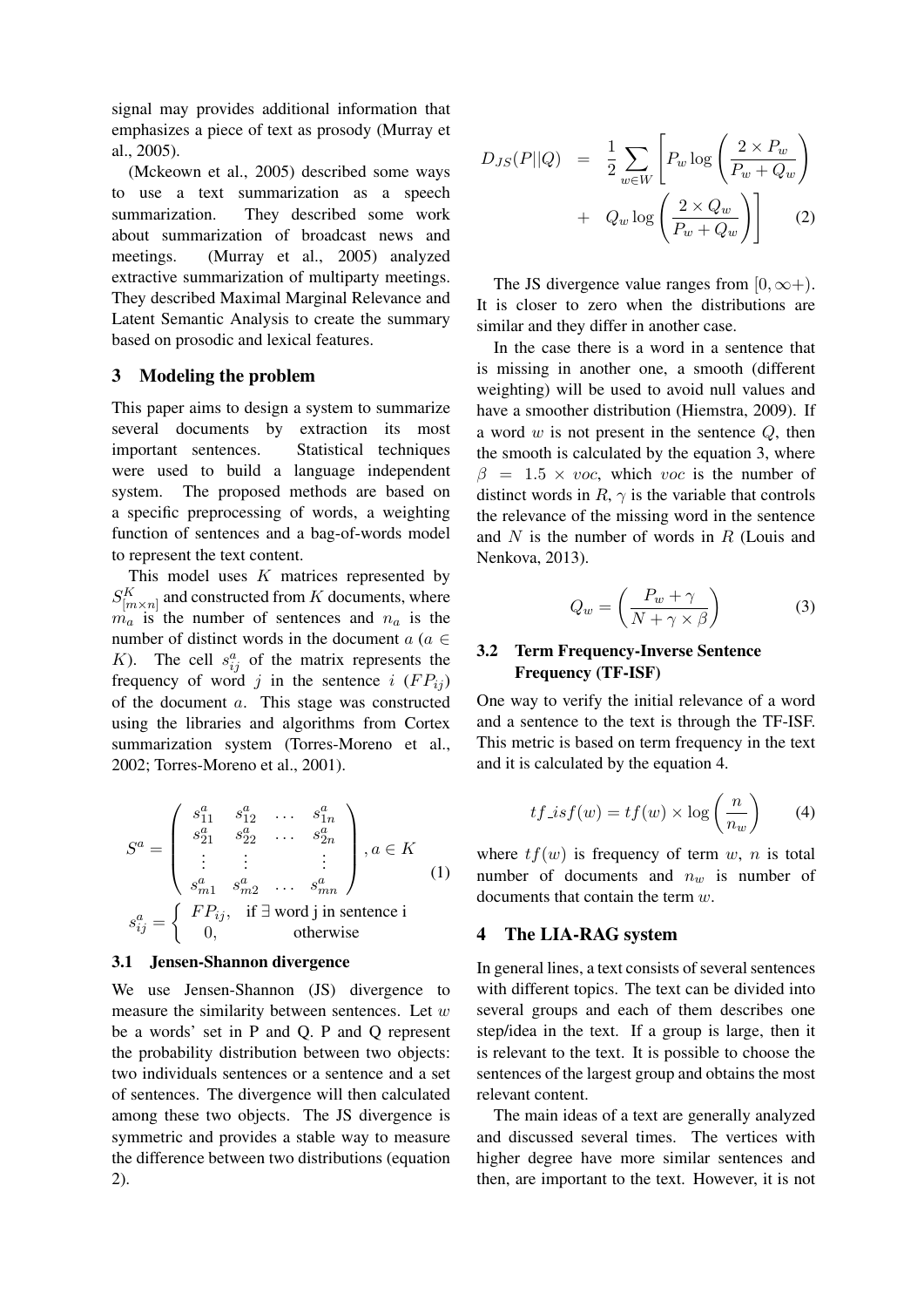necessary to have a lot of similar sentences to be a relevant one.

Résumeur Audio-texte à base de Graphes (RAG) is a summarizer system by sentence extraction, which selects the main sentences of a text and uses a post-processing to remove some errors and make the text more concise and compact.

#### 4.1 The RAG algorithm

RAG uses Graph theory and divergence metrics to calculate the similarity and to group the sentences. Initially, the system performs a filtering process to remove the brackets. Then, it performs a segmentation, filtering and stemming processes to remove stopwords and reduce the words to their roots. RAG accomplished this preprocessing and matrix transformation based on (Torres-Moreno et al., 2001). It calculates the relevance of each sentence based on TF-ISF metric (equation 4) and removes the less relevant sentences.

The system creates a graph G which each vertex represents a sentence previously selected. The text is analyzed and modeled as a sentence graph (vertices). Based on equation 4, it calculates the similarity between sentences. If the similarity between two sentences is less than 0.16 (threshold obtained by empirical testing), then the system creates an edge between them. So, the vertices with higher degrees have the most relevant content of the text. However, some sentences may have a small degree, but they may contain important information.

RAG combines the TF-ISF and degree sentences to analyze the relevance of them. The relevance of the sentence  $i$  is defined by:

$$
rel(i) = degree(i) \times tf\_isf(i) \tag{5}
$$

where  $degree(i)$  is the degree of vertex i and  $rel(i)$  is the relevance of the sentence *i*. After, the system creates a summary with the higher score sentences, excluding similar (or redundant) sentences based on Dice's coefficient (Bai et al., 2012).

The figure 1 describes the RAG system.

## 4.2 LIA-RAG: RAG with a specific speech post-processing

The speech recognition process produces a text that contains several grammatical problems (slang, colloquialisms, expressions and speech



Figure 1: Architecture of the RAG system.

recognition errors). An extraction summary algorithm selects the relevant sentences, however the sentences may have some grammatical problems. So, it is necessary to perform a treatment of this summary.

The main analyzed aspects in this process are:

- Colloquialisms,
- Speech expressions and
- Dates.

LIA-RAG system receives the summary as an input. In this input, some speech expressions are used to connect ideas or concepts in oral conversations. LIA-RAG removes these expressions, because often they are incorrectly transcripted (a noise source). Also, the system eliminates several colloquialisms and the duplicated words. The system replaces some mistaken words by its correct form. The figure 2 shows the architecture of the LIA-RAG system.

## 5 Results

The tests were carried on a computer with  $i5@2.6$ GHz processor and 4 GB of RAM on GNU/Linux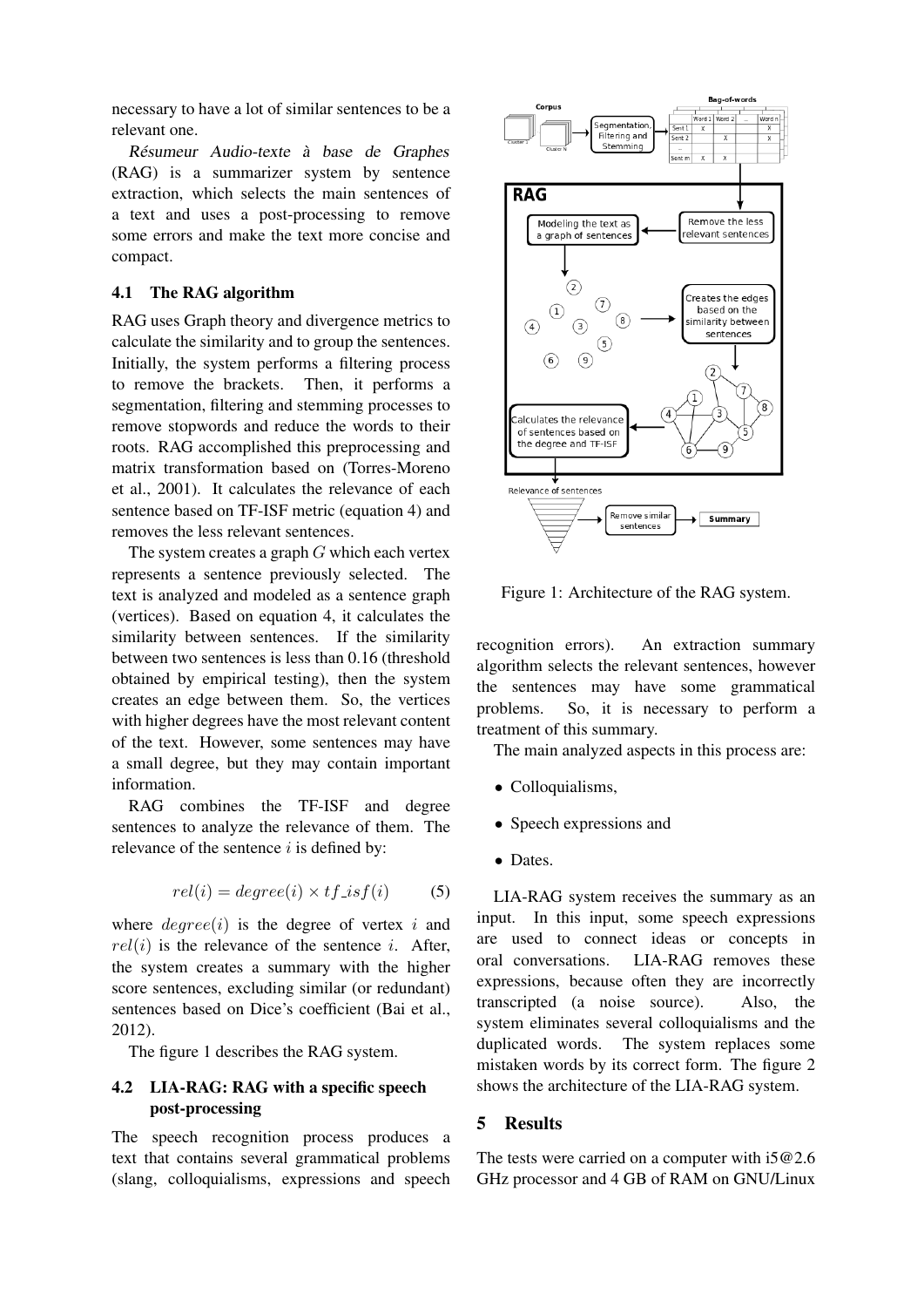

Figure 2: Architecture of the LIA-RAG system.

Debian 64-bit operating system. The algorithms of RAG were implemented using the Perl language.

We used the French DECODA corpus (Bechet et al., 2012). The systems have to generate textual summaries with the main idea of each conversation belonging to the corpus. "The conversations topics range from itinerary and schedule requests, to lost and found, to complaints (the calls were recorded during strikes)" (Favre et al., 2015). Each summary has 7% of the number of words of each conversation transcription. We compared LIA-RAG and RAG systems with two baseline systems (random and first lead base).

In order to evaluate the quality of the summaries, Multiling CCCS used the system Recall-Oriented Understudy for Gisting Evaluation  $(ROUGE)^2$ , , which determines the quality of an automatic summary based on the intersection of the  $n$ -grams of a candidate summary and the  $n$ -grams of a set of reference summaries. More specifically, we used ROUGE-N and ROUGE-SU measures. ROUGE-N,  $N \in [1, 2]$ . ROUGE is an *n*-gram recall measure  $(Lin, 2004)^3$ . The values of these metrics belongs to  $[0, 1]$ , 1 for the best result.

The table 1 shows the results obtained using the systems over the training corpus. This corpus contains 50 conversations transcription with 23,363 words and 115 summaries. Both versions of RAG provided the best results. The RAG system identified the main sentences discussed in conversations. However, the errors and speech expressions decreased the informativeness. The post-processing of LIA-RAG allowed to improve the results. This process reduces errors and generates a more informative and concise summary.

The French test corpus has 100 conversations

| <b>Systems</b> | ROUGE-1 | ROUGE-2 | <b>ROUGE-4</b> |
|----------------|---------|---------|----------------|
| LIA-RAG:1      | 0.1893  | 0.0628  | 0.0683         |
| RAG            | 0.1833  | 0.0614  | 0.0654         |
| Base-first     | 0.1578  | 0.0556  | 0.0583         |
| Base-rand      | 0.1170  | 0.0310  | 0.0371         |

Table 1: Evaluation of training corpus.

transcription with 42,130 words and 212 summaries. The ROUGE-2 official performance for the systems participating to CCCS pilot task is showed in table 2 (Favre et al., 2015). The LIA-RAG system obtained the best results.

| <b>Systems</b> | ROUGE-2 |
|----------------|---------|
| LIA-RAG:1      | 0.037   |
| NTNU:1         | 0.035   |
| NTNI:3         | 0.034   |
| NTNI:2         | 0.027   |

Table 2: Evaluation of test corpus.

#### 6 Conclusion and perspectives

Divergence of probabilities in a graph model to extract key sentences in French speech-to-text summarization was very interesting. LIA-RAG system uses very few language resources (stopwords and stemming) and has achieved good results. Nevertheless, the system is easily adaptable to other languages with only some modifications in the preprocessing stage.

An interesting perspective of this work consists in the utilization of the speech TAGs markers to improve the computation of the sentences score. In addition, it is necessary to improve the post-processing in order to increase the quality of the final summary. Finally, the verification of the grammaticality and readability of the extracted key sentences can help to produce more realistic abstracts.

#### Acknowledgments

This project was partially founded by a scholarship from FUNCAP-CE (Brazil).

## References

Ming-Hong Bai, Yu-Ming Hsieh, Keh-Jiann Chen, and<br>Jason S. Chang. 2012. Domcat: A bilingual 2012. Domcat: A bilingual concordancer for domain-specific computer assisted translation. In *Proceedings of the ACL 2012 System*

<sup>2</sup>The options for running ROUGE 1.5.5 are -a -l 10000 -n 4 -x -2 4 -u -c 95 -r 1000 -f A -p 0.5 -t 0

<sup>3</sup>http://www.berouge.com/Pages/default. aspx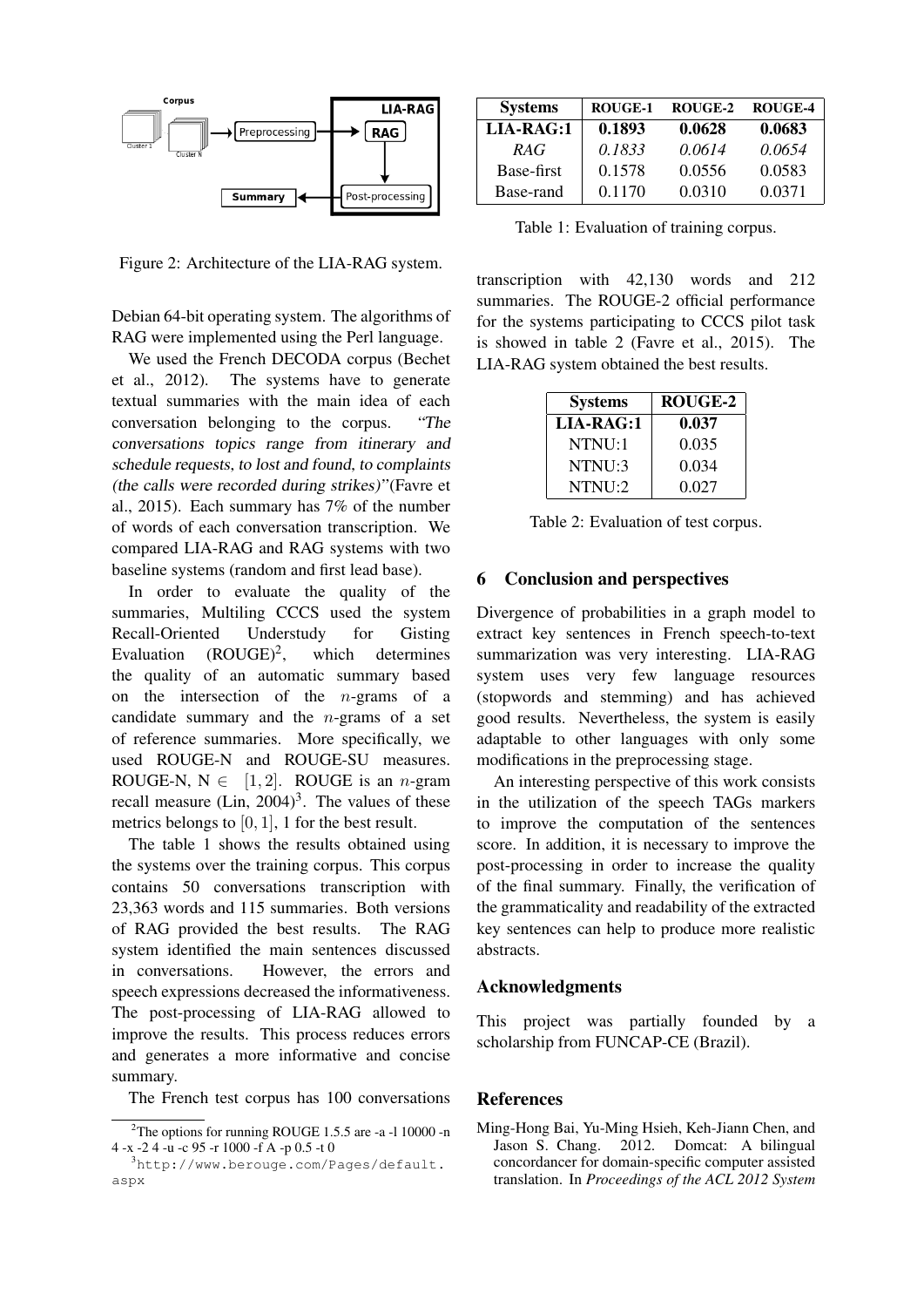*Demonstrations*, pages 55–60, Jeju Island, Korea, July. Association for Computational Linguistics.

- Regina Barzilay and Kathleen R. McKeown. 2005. Sentence fusion for multidocument news summarization. *Comput. Linguist.*, 31(3):297–328, September.
- Regina Barzilay, Kathleen R. McKeown, and Michael Elhadad. 1999. Information fusion in the context of multi-document summarization. In *Proceedings of the 37th Annual Meeting of the Association for Computational Linguistics on Computational Linguistics*, ACL'99, pages 550–557, Stroudsburg, PA, USA. Association for Computational Linguistics.
- Frederic Bechet, Benjamin Maza, Nicolas Bigouroux, Thierry Bazillon, Marc El-Beze, Renato De Mori, and Eric Arbillot. 2012. Decoda: a call-centre human-human spoken conversation corpus. In *Proceedings of the Eight International Conference on Language Resources and Evaluation (LREC'12)*, Istanbul, Turkey, may. European Language Resources Association (ELRA).
- Benoit Favre, Evgeny Stepanov, Jérémy Trione, Frédéric Béchet, and Giuseppe Riccardi. 2015. Call centre conversation summarization: A pilot task at multiling 2015. In *SIGdial Meeting on Discourse and Dialogue (SIGDIAL 2015)*. Prague, Czech Republic.
- Katja Filippova. 2010. Multi-sentence compression: Finding shortest paths in word graphs. In *Proceedings of the 23rd International Conference on Computational Linguistics*, COLING'10, pages 322–330, Stroudsburg, PA, USA. Association for Computational Linguistics.
- Tingting He, Fang Li, Wei Shao, Jinguang Chen, and Liang Ma. 2008. A new feature-fusion sentence selecting strategy for query-focused multi-document summarization. In Cheolyoung Ock, JeongYong Byun, YuDe Bi, and Hongfei Lin, editors, *ALPIT*, pages 81–86. IEEE Computer Society.
- L. Hennig and S. Albayrak. 2010. Personalized multi-document summarization using n-gram topic model fusion. In *Proceedings of LREC'10, 1st Workshop on Semantic Personalized Information Management (SPIM 2010)*, pages 28–34, Valletta, Malta. European Language Resources Association.
- D. Hiemstra. 2009. Probability smoothing. In *Encyclopedia of Database Systems, pp. 2169-2170, Springer*.
- Castro Jorge, Maria Lucía del Rosario, and Thiago Alexandre Salgueiro Pardo. 2010. Experiments with cst-based multidocument summarization. In *Proceedings of the 2010 Workshop on Graph-based Methods for Natural Language Processing*, TextGraphs-5, pages 74–82, Stroudsburg, PA, USA. Association for Computational Linguistics.
- Chin-Yew Lin. 2004. Rouge: A package for automatic evaluation of summaries. In *Proc. ACL workshop on Text Summarization Branches Out*, page 10.
- Andréa Carneiro Linhares, Juan-Manuel Torres-Moreno, and Javier Ramirez. 2013. Résumé automatique 4-lingue avec un algorithme glouton. In *ROADEF'13*.
- Annie Louis and Ani Nenkova. 2013. Automatically assessing machine summary content without a gold standard. *Computational Linguistics*, 39(2):267–300.
- H. P. Luhn. 1958. The automatic creation of literature abstracts. *IBM J. Res. Dev.*, 2(2):159–165, April.
- I. Mani and M. Mayburi. 1999. *Advances in Automatic Text Summarization*. MIT Press, Cambridge.
- Inderjeet Mani. 2001. *Automatic Summarization*. John Benjamins Publishing Co.
- Kathleen Mckeown, Julia Hirschberg, Michel Galley, and Sameer Maskey. 2005. From text to speech summarization. In *ICASSP. 2005. Philadelphia, PA.*
- Gabriel Murray, Steve Renals, and Jean Carletta. 2005. Extractive summarization of meeting recordings. In *in Proceedings of the 9th European Conference on Speech Communication and Technology*, pages 593–596.
- E. Pitler. 2010. Methods for sentence compression. Technical report, University of Pennsylvania, Technical Report MS-CIS-10-20.
- Elvys Linhares Pontes, Andréa Carneiro Linhares, and Juan-Manuel Torres-Moreno. 2014. Sasi: sumarizador automático de documentos baseado no problema do subconjunto independente de vertices. ´ In *Proceedings of the XLVI Simposio Brasileiro de ´ Pesquisa Operacional*.
- Elvys Linhares Pontes, Juan-Manuel Torres-Moreno, and Andréa Carneiro Linhares. 2015. Rag : un système de résume automatique à base de graphes.
- Eloize Rossi Marques Seno and Mariadas Graças Volpe Nunes. 2008. Some experiments on clustering similar sentences of texts in portuguese. In António Teixeira, VeraLúciaStrube de Lima, LuísCaldas de Oliveira, and Paulo Quaresma, editors, *Computational Processing of the Portuguese Language*, volume 5190 of *Lecture Notes in Computer Science*, pages 133–142. Springer Berlin Heidelberg.
- Eloize Rossi Marques Seno. 2010. *Um metodo ´ para a fusao autom ˜ atica de sentenc¸as similares ´ em português.* Ph.D. thesis, Instituto de Ciências Matemáticas e de Computação, Universidade de São Paulo, São Carlos.